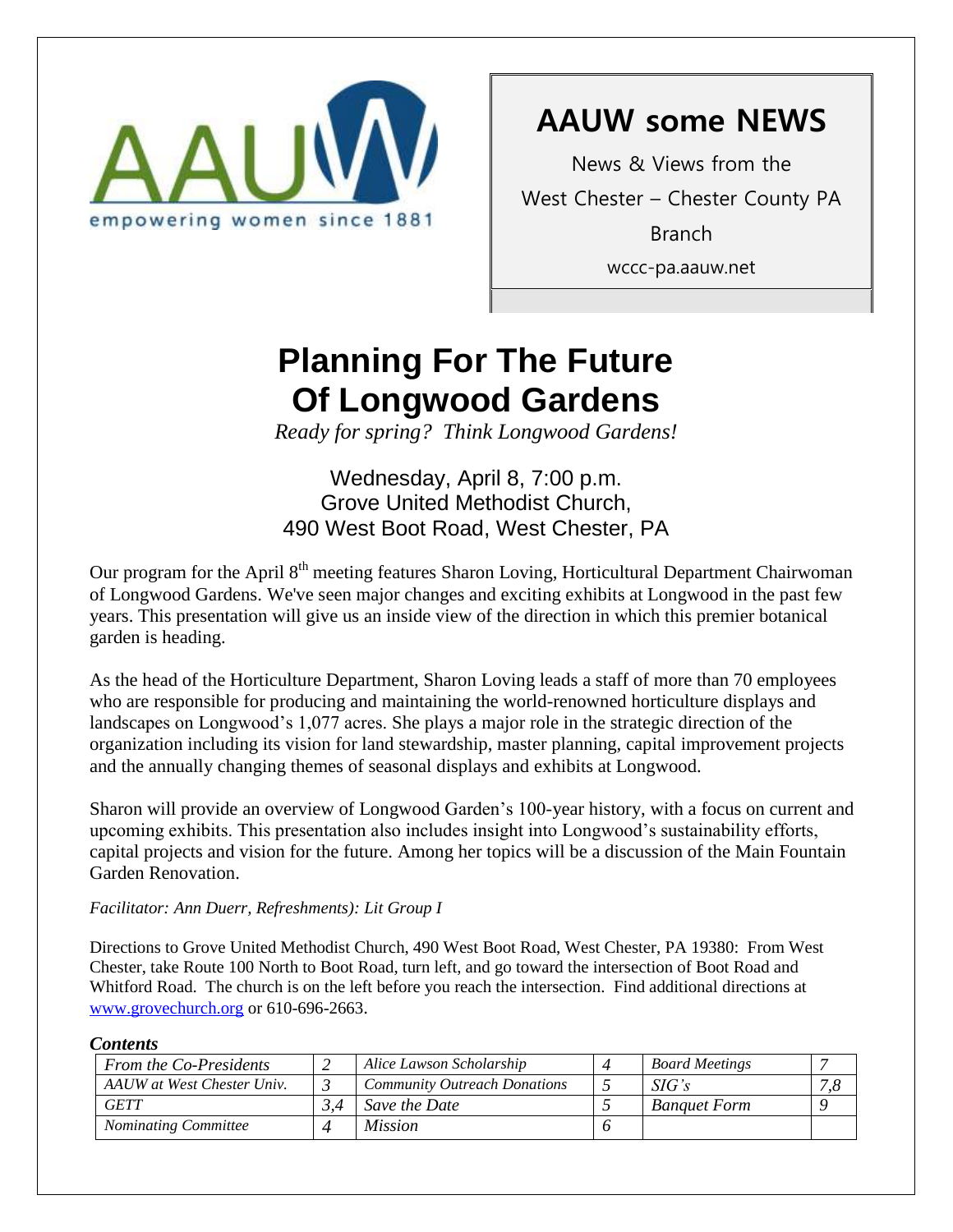## *From the Co-Presidents*

Dear Members,

The March program on the ancient art of Feng Sui brought a fresh and exciting topic to the branch. The charming presenter was definitely knowledgeable and informative about the subject. I have been looking at my furniture placement with new discernment. Employing the principals of Feng Sui, I am creating, hopefully, a more harmonious home. Thank you, co-chairs, for organizing another outstanding program!

As I reflect on the 2014-15 AAUW year, I am proud to have had the opportunity to work with so many talented and accomplished women! Their hard work and involvement have made this another banner year for the branch. Although the weather this winter and spring has been mostly cold, the Branch meetings and activities have been warm and inviting. Without the many contributing members, the branch would not have had the engaging monthly programs with delicious snacks, nor the many scrumptious FIG events, the card clubs to keep our members playing, the book clubs to help us discover new authors and subject matters, the travel interest group to open our world to new adventures. In October 2015, the branch reached out beyond its Chester County borders and hosted a very well attended and successful "AAUW Eastern District Meeting". In September the branch celebrated its 55 year anniversary by honoring long standing members and reflecting on lessons of the past.

Branch members are not only involved in social activities, but also support altruistic endeavors. Annually, the branch awards the Alice Lawson scholarship and this year the branch established the "AAUW WC-CC Harriet Jarosh Environmental Education Fund, a grant for Chester County Public schools, elementary to secondary levels, to support environmental programs. This new award is being funded by a generous donation received from the estate of Harriet Jarosh and honors Harriet's spirit and interest in the environment. Two of our Branch members in conjunction with the Women League of Voters served on a panel to discuss

"Equal Pay" issues. The annual GETT event served to educate and to make over 500 hundred girls, as well as educators and parents, aware of the opportunities in technology careers. Members contributed monthly much needed items to support The Domestic Violence Center, Wings for Success and Dawn's Place, as well as children's books for the newly established "Laundromat Project". April  $14<sup>th</sup>$  branch members will support the "Equal Pay "event to be held at West Chester University. The branch is able to award these scholarships and able to keep functioning due to the successful efforts of the co-chairs for fundraising.

Communication with members was maximized by posting branch activities on the branch website and publishing a monthly newsletter!

As we look forward to the April meeting, the May banquet and installation of new officers, I realize that my job is almost done. Thank you branch members and especially board members and chairpersons for your support and contribution of time and effort throughout this term. I wish Sue and the new board continued success and another banner year for the branch!

Dorothea



Eva Kaufmann with Marge Richards presenter at the March meeting, Feng Shui consultant & director of the Awareness Group.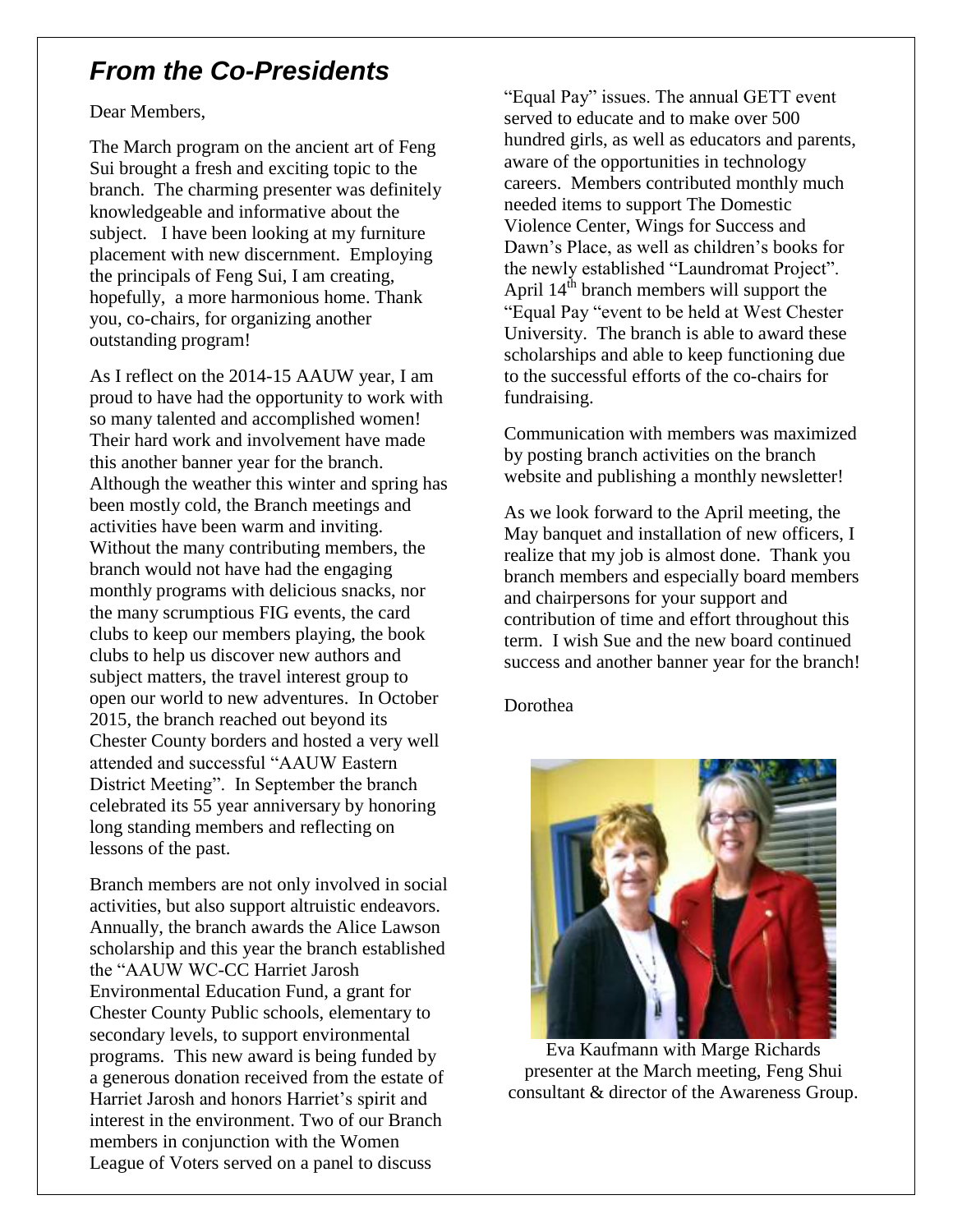# **AAUW at WCU**

*By Fran Pierce*

The students of the Association for Women's Empowerment (AWE) have voted to join their organization with AAUW national. I have begun to work on that and will have the jointure completed by the end of this school year so that the students may join next year under the new organization.

We are now planning the activities for *"Equal Pay Day"* which is on **Tuesday, April 14,** and the students will have a full complement of volunteers working at the event. This year's activity will build on last year's success that allowed us to reach approximately 250 students who came through the line at the university's Lawrence Center Dining Hall.

This year we will be asking students to respond to a question regarding gender pay equity by placing a sticker on a graph that indicates their answer, whether it's *yes, no, or I don't know*. By using posters that will hang on the wall, the results will be much more visible to all those traveling through the dining hall than the beakers we used last year for a similar question and answer activity.

Our goal for this event, as always, is to educate students about the continuing existence of a gender pay gap as well as of the pay gap between workers of various ethnic backgrounds. Our branch's contribution to the event will, as usual, be baked goods. The Women's Center will be providing zip-lock bags for the baked goods on which will be glued colored stickers with a fact about the continued existence of pay disparity between women and men, and among minority groups in the U.S.

This year, WCU will provide individual ziplock bags for our bakers; each bag will already have an educational fact attached to it. This will cut down on the last minute preparation of the baked items by the students and will also assure that the cleanliness of the baked products is not compromised.

Don't forget to Mark your calendars! **Equal Pay Day 2015 Tuesday, April 14th.**

*Other Resources[:www.aauw.org/tag/equal-pay/](http://www.aauw.org/tag/equal-pay/)*

### **Girls Exploring Tomorrow's Technology's (GETT) 15th Year Anniversary Deemed a Fantastic Success!!!**

By Mary Smith, STEM Liaison &15 year GETT Committee Member

It was a great 15th year celebration for GETT at Great Valley High School with over 550 girls and 200 parents and educators in attendance! This included the pilot  $5<sup>th</sup>$  grade girls from Phoenixville, Great Valley and West Chester school districts. Mother Nature threw in a little curve ball on Friday but as we all know, women do not get rattled! Every year it just gets better and better as well as bigger and bigger.

Along with AAUW, some of the sponsors included Vanguard, DVHIMSS, CCWIB, H&R Block, SEI, Paoli Hospital, AGI, Sikorsky Helicopter, First Resource Bank, Fulton Bank, Meridian Bank, M&T Bank, Susquehanna Bank, Waste Management, and Bancorp Bank. AAUW became a Silver sponsor this year with a contribution of \$500 from the AAUW budget as well as an additional \$500 from the PETT grant, targeted for transportation for participants from Coatesville.

Once everyone had registered, they proceeded to pick up a grab and go breakfast and enter the hands-on Expo! This is the first year this was offered with great success. Over 45 companies and educators showcased short, STEM-related, hands-on activities as the girls and their parents explored the Expo. Our branch, spearheaded by Donna Golden and her volunteers presented a hands-on session making polymer balls that bounce. Once the EXPO was over, the girls proceeded to the main event which included a keynote speaker (Science Cheerleader Devon Williams) and then off to their break-outs. The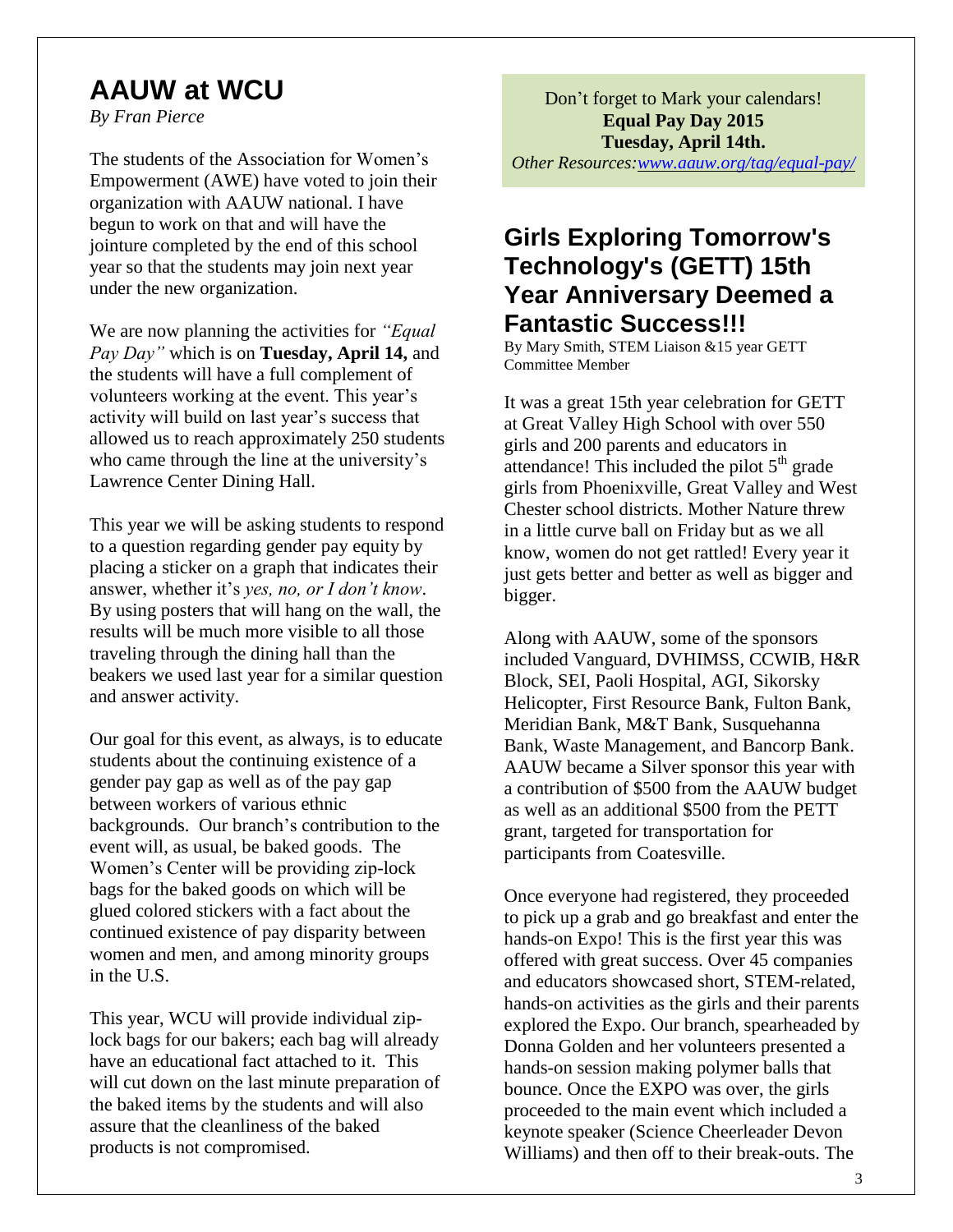parents and educators proceeded to their sessions which included Micromessaging to Reach and Teach Every Student™ presented by Elizabeth Tran of NAPE; a STEM panel consisting of Mary Figgatt, Epidemiologist Fellow with the CDC, Charlot Barker, Assistant Director of Technology Support at the Chester County Intermediate Unit (and Mary's mother), Christine DiPaulo, Innovation Specialist at String Theory Schools in Philadelphia, and Closing Comments by Dr. Anne Sourbeer Morris, Managing Member of A. Morris Consulting, LLC and Moderated by Clare Novak, Executive Coach and Leadership Development Consultant; Getting it Right the first time… Finding the College that 'Fits' your Daughter and Making Sure You and She are Prepared for Today's Higher Education presented by Dr. Monica Zimmerman and Rudy Treichel, Part 2 of Micromessaging for the educators; lunch with Science Cheerleader and IT professional Devon Williams; Hands-On mini EXPO providing the parents and educators with the opportunity to do many of the same activities their girls experience.

Before the day ended the girls and adults were invited outdoors to see a Helicopter Lift-off provided by Sikorsky Helicopter, one of our major sponsors. End of the Day Rally featured keynote, Jen Croneberger, lots of prizes awarded and the video "You Can be Anything". I must give a shout out and thank you to all the AAUW West Chester Branch members who volunteered: Donna Golden, Anne Anderko, Carol Valentine, Nancy Dore, Dorothea Lavigne, Sue Johnston, Betty Bradford, Octavia Warren-Ward, Hagar Nero, Taj Nero (one of the girls hands-on sessions), Terry Houle, Fran Pierce, Eva Kauffman, Nancy Day and Barbara Lathroum (please forgive me if I missed anyone). Our branch, with PETT support, provided PETT bags, stylus pens, paper pads, "Why So Few" executive study and "The Simple Truth", about the gender pay gap. We are already planning for next year. If you were one of the lucky ones to attend GETT, let us know what you thought. Check out our webpage at [www.aauwgirlsstemcenter.org.](http://www.aauwgirlsstemcenter.org/)

### **Fundraising**

Please continue to save your used ink cartridges and bring them to the meetings for the Staples recycle program. Thank you!

# **Nominating Committee Report:**

Members of the nominating committee, Cathy Palmquist, Lyn Eaton, Donna Eaves, Sandi Kwisz and Jean Speiser are pleased to offer the following slate of officers for 2015-16. **President-elect**: Barbara Lathroum **Program Co-vice president**: Mimi Jones (two years)

**Membership Co-vice presidents**: Donna Golden (two years) and Peggy Staarman (1year-completing the term of Barbara Lathroum)

*Members will vote for the new officers at the May Banquet.*

### **Alice Lawson Scholarship**

The American Association of University Women (AAUW) West Chester Branch will be awarding \$1,500.00 from the Alice Lawson Scholarship Fund to an undergraduate student 25 years of age or older. We invite students from West Chester University, Immaculata University, Cheyney University, and Lincoln University to submit an application. Although the deadline for this year has passed, you should consider who you know who mught be eligible for next year. Eligibility requirements and application forms are available at wwwpa.aauw.net under the activities tab.

Contributions to the Alice Lawson Scholarship Fund can be sent to: Alice Lawson Scholarship Fund Chester County Community Fund West Chester, Pa. 19335

Online contributions can be made at: [http://www.chescocf.org/funds/Fund%20p](http://www.chescocf.org/funds/Fund%2520)urpo se/Alice%20Lawson%20Scholarship%20Fund. html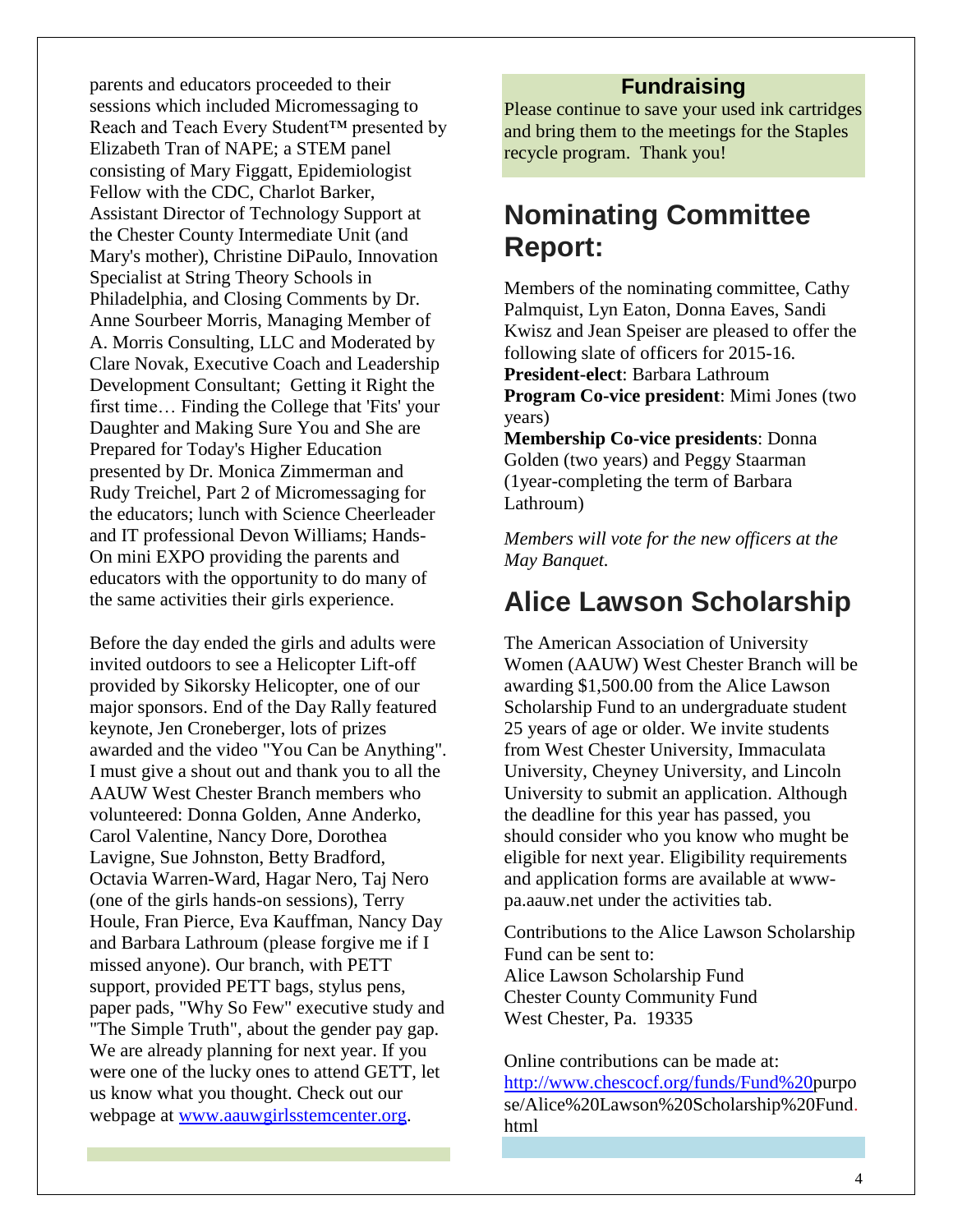#### **Two Minute Activist**

Don't forget your New Year's Resolution to be a frequent *Two Minute Activist*. Make your voice heard in Congress regarding education, economic security, and civil rights. Using our website (under AAUW Links) is so easy!

### *Branch Award Recipients*

**Branch Spotlight Award** – *Anne Anderko and Peggy Staarman*

**Outstanding Branch Member** – *Donna Eaves*

**Peg Anderson Award** – *Mary Smith*

**Gateway to Equity** – *Legal Aid of Southeast Pennsylvania*

*Congratulations to the deserving winners!* 

### *Reminder --* **Ongoing Monthly Donations**

Each month, the branch identifies one of the organizations from the past *Gateway to Equity Award* winners and collects much needed donations for that group. Here are the organizations we support and the name of the branch member who will collect donations at the general meetings.



**For April: Dawn's Place:** *Sandi Kwisz* Items will be collected for Dawn's Place. Items needed are as follows:

*Household Items*: Large trash bags, toilet paper, tissues, napkins, laundry and dish detergent, dryer sheets, and disinfecting wipes

*Nonperishable Food:* Coffee, sugar, cereal bars, creamer, and tuna fish

#### *Office Supplies*: Gift cards to Staples and Target

For the Dawn's Place Wish List, fundraising events, and other ways to help, check out the website at [www.ahomefordawn.org.](http://www.ahomefordawn.org/)

*Thank you!*



#### **For May:**

**Wings for Success**: *Laura LaBuda* Support Wings for Success! With the new expansion to Kennett Square, please help by contributing an item to this organization, which continues to help women achieve autonomy, success, and confidence!

Monetary and accessory donations are needed to help dress clients for workplace interviews. These items help put the finishing touch on the outfit for the Client.

New undergarments and bras **Hosiery** Jewelry Black handbags Spring Scarves

Contact Laura LaBuda with any questions.

**Domestic Violence Center:** *Donna Golden* Pillows (new) and gift cards to Target, K-Mart, Staples, etc.

### **Upcoming Events:** *Save The Date…*

## *Pennsylvania State Annual Meeting*

**April 10-11, 2015** Members interested in attending this event can

visit the AAUW-PA website to get details and to register.

PA State Annual Meeting cont'd.

*AAUW-PA 86th Annual Meeting* April 10-11, 2015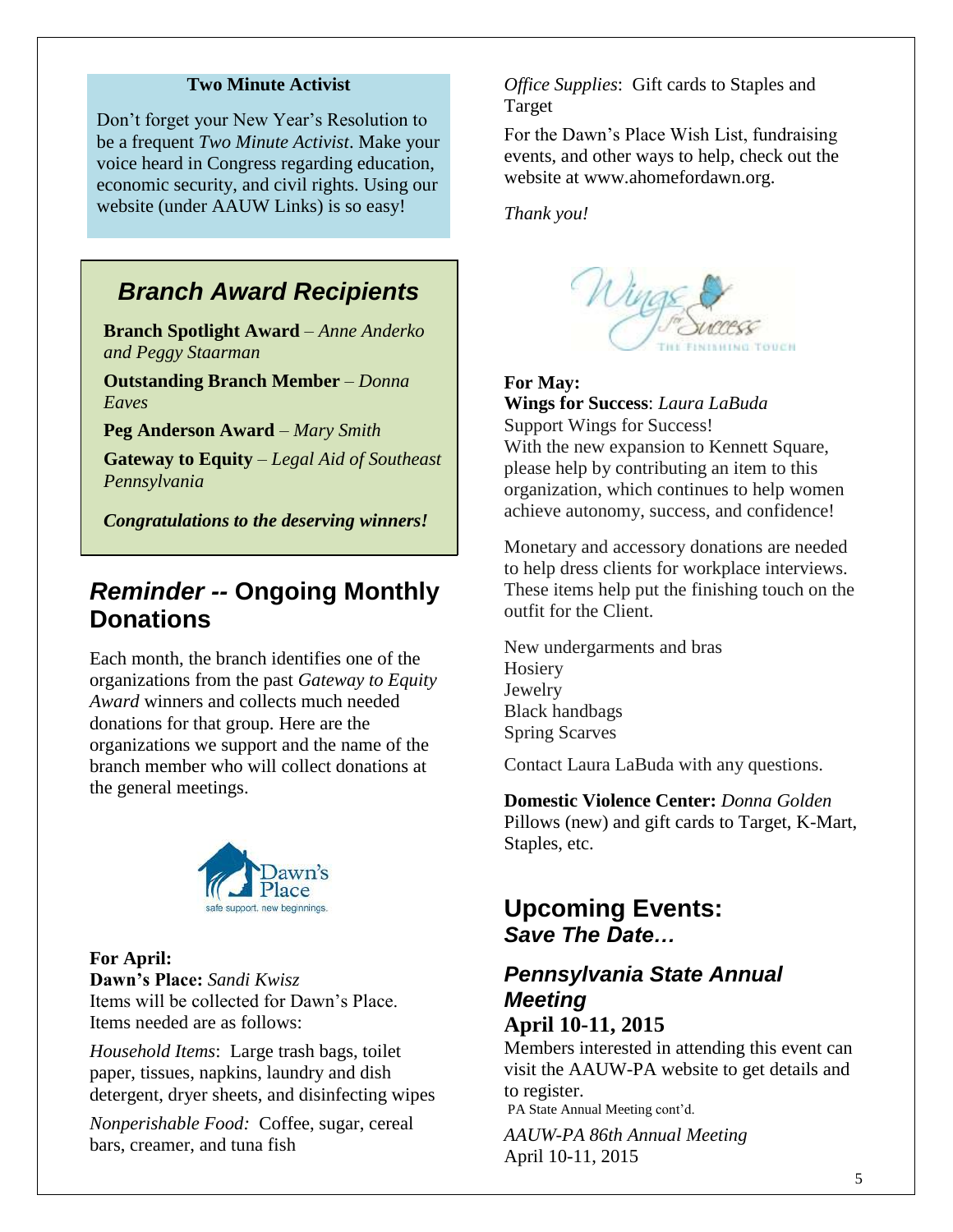Ramada Conference and Golf Hotel 1450 South Atherton Street, State College, PA 16801 (814) 238-3001, [www.ramadasc.com](http://www.ramadasc.com/)

### *April 14th - Pay Equity Day at West Chester University*

Contact **Fran Pierce** 610-594-0625 or [franpierce@verizon.net.](mailto:franpierce@verizon.net) if you can donate some bake goods or help on that day.

### *Voter Registration Help Needed:*

The WLV have asked for help with registration on April  $11<sup>th</sup>$  at Exton Mall. If you can help, even for an hour, please contact Mary Lou Dondero 610-692-3299.

# **Help AAUW Save Money**

Each year our editors put together eight informative, attractive, and news filled issues of our *AAUW some* newsletter. At current prices, printing and mailing costs exceed \$1.50 a piece per issue, costing over \$12.00 per member per year. For several years, many AAUW members have received their copies via e-mail. If you are not already receiving *AAUW some* via e-mail and would be willing to do so, please contact Anne at ananderko@msn.com.



Because our members are so important to us, we want to keep in touch. Do you know of a member who needs to receive a get well note or card of support? Please contact our Corresponding Secretary - Laura LaBuda [\(labudalaura@aol.com\)](mailto:labudalaura@aol.com) with the information.

*AAUW Mission Statement AAUW advances equity for women and girls through advocacy, education, philanthropy, and research.*

*Norma George* Newsletter Co-Editor 610-872-7567 [ngeorge@cheyney.edu](mailto:ngeorge@cheyney.ecu)

*Tamara Hollins* Newsletter Co-Editor 610-399-2256 [thollins@cheyney.edu](mailto:thollins@cheyney.edu)

*Nancy Rumfield* Newsletter Co-Editor 610-399-0388 [nrumfield@gmail.com](mailto:nrumfield@gmail.com)

*Newsletter email* [aauwsumnews@gmail.com](mailto:aauwsumnews@gmail.com)

*Sue Johnston* Branch Co-President [610-363-8535](mailto:610-363-8535) [siwi77@verizon.com](mailto:siwi77@verizon.com)

*Dorothea Lavigne* Branch Co- President 484-315-8651 [dlav43@aol.com](mailto:franpierce@verizon.net)

*Eva Kaufmann* Program Co-Vice-President [610-793-3809](mailto:610-793-3809) ekaufmann1@gmail.com

*Peggy Staarman* Program Co-Vice-President 610-269-4866 [peggstaar@verizon.net](mailto:4dores@comcast.net)

*Barbara Lathroum* Membership Co -Vice-President [610-321-9783blathroum@gmail.com](mailto:610-321-9783)

*Carol Habig* Membership Co - Vice-President

610-431-9987 [whabig@verizon.net](mailto:mjschultz46@hotmail.com)

*Nancy Dore* **Recording Secretary** 

610-7250-459 4dores@comcast.net

*Laura LaBuda* **Corresponding Secretary** 

610-888-9509 labudalaura@aol.com

*Anne Anderko* Financial Officer [484-885-4943ananderko@msn.com](mailto:484-885-4943)

Branch Website [wccc-pa.aauw.net](http://wccc-pa.aauw.net/)

### **Guidelines for** *AAUW some*

1. Deadline for articles is the  $10<sup>th</sup>$  of the month unless otherwise noted in newsletter.

2. Board will develop outline/plan for newsletter.

3. Copies of each article must be sent to the Co-Presidents.

4. Articles should be less then 340 words (1 column in 12 pt.) and sent as .doc (Word) files whenever possible.

5. Program information should be available for publication in the month prior to the event.

6. SIG information should be specific (when, where, leader, contact info., program or book).

7. Photos should be sent in .jpg format and should be the best quality possible. Leave cropping to the editors when possible.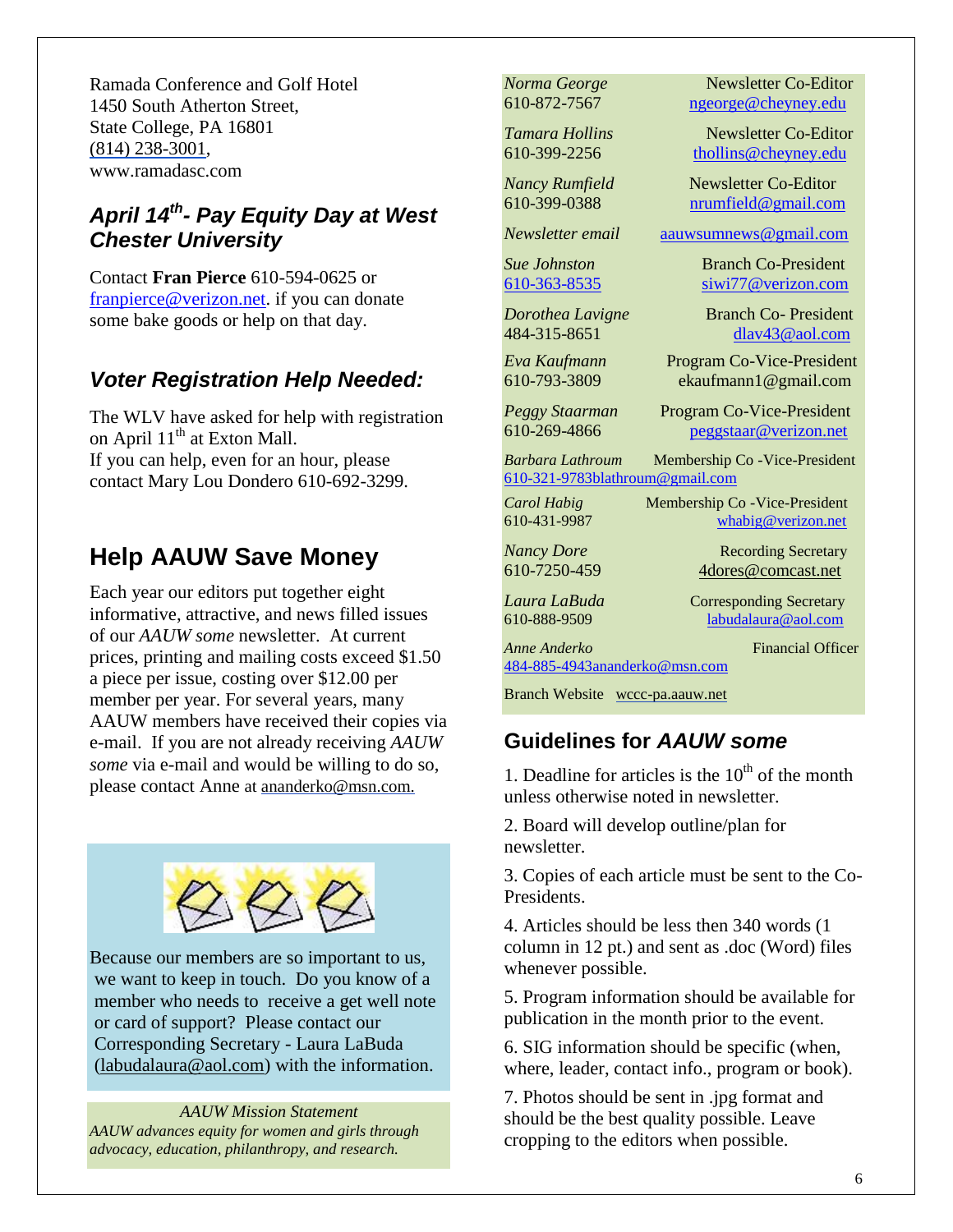8. Editors must keep newsletter to 10 pages or less (5 printed front and back).

9. Editors must consult with President or designee if newsletter is too long.

10. Editors and Co-Presidents will determine number of copies to be printed.

11. Board will review and decide list of Friends who receive printed copies.

12. The newsletter should go to the printer by the  $25<sup>th</sup>$  of the month. Copies should include the Circulation Manager, Person who distributes the e-mail version, and, if requested, other named designees.

*Interested in submitting an article or have information to share?*

### *We need your News!*

 The co-editors of *AAUWsomeNews*, are delighted to bring you this issue of the newsletter, but … *We continue to need input from members!* Please send *articles* as Word documents. Forward your news articles to the *gmail account:*[aauwsumnews@gmail.com,](mailto:aauwsum@gmail.com) indicating the topic and month in the subject box and cc the President. This is a shared account, so the co-editors can access your email and keep their work or personal mailboxes from getting filled. It also makes collaborating easier.

 Remember that articles for a given month of the newsletter are due on the 10th of the preceding month*.* Please provide all necessary information with your submission.

### *Member News*

### **Sad News…**

Cynthia Fisher a longtime member of the AAUW WC-CC passed away on Saturday March 14, 2015.

In memory of Cynthia, a book in her honor will be donated to the Chester County Library. Please send all suggestions for an appropriate book to honor her to [dlav43@aol.com](mailto:dlav43@aol.com) or to Sue at [sjwj77@verizon.net.](mailto:sjwj77@verizon.net)

### *Board Meetings*

All Board meetings are open to the membership and are held at the *Women's Center at West Chester University.* Meetings begin at 7:00 p.m., are over by 9 p.m., and are usually on the first Tuesday of the month. . The next regular meetings are on Tuesday, April  $7<sup>th</sup>$  and Tuesday, May  $5^{\text{th}}$ .

### **Special Interest Groups**

*AAUW branches are known for their book groups, and membership in a group often encourages continuing membership. The West Chester-Chester County Branch currently has three book discussion groups meeting in the day and in the evening at different times of the month.* 

**Literature I: Our daytime fiction and nonfiction book group.** Thursday Afternoon ( Lit I, monthly, 4th Thursday, except November) Lit One reads both fiction and non-fiction books that have been selected by members of our group. We meet in members' houses. All AAUW members are welcome. Please call Kay Philipps if you plan on attending or if you need further information. Her phone number is 610-399-0697. Her email address is [khp65khp@verizon.net.](mailto:khp65khp@verizon.net)

We will meet on Thursday, **April 23rd**at Kay Philipps's house at 1 p.m. for refreshments. Discussion of our book, *Zeitgeist* by Dave Eggers, will be led by Eva Kaufmann at 1:30 p.m.

We also will meet on Thursday, **May 28th** at 1 p.m. Sandy Alexander will be both our hostess and discussion leader. We will be discussing *Interpreter of Maladies* by Jhumpa Lahiri. Please contact Sandy to let her know whether or not you will attend this meeting.

### **LIT II-BookGroup**

New members are always welcome. Please call Jean Speiser at [610-738-3363o](mailto:610-738-3363)r e-mail her at [JeanSpeiser@gmail.com](mailto:JeanSpeiser@gmail.com) for more information.

Lit Group II's April meeting is scheduled for **April 15, 2015.** The book to be discussed is Man Booker award winner Penelope Lively's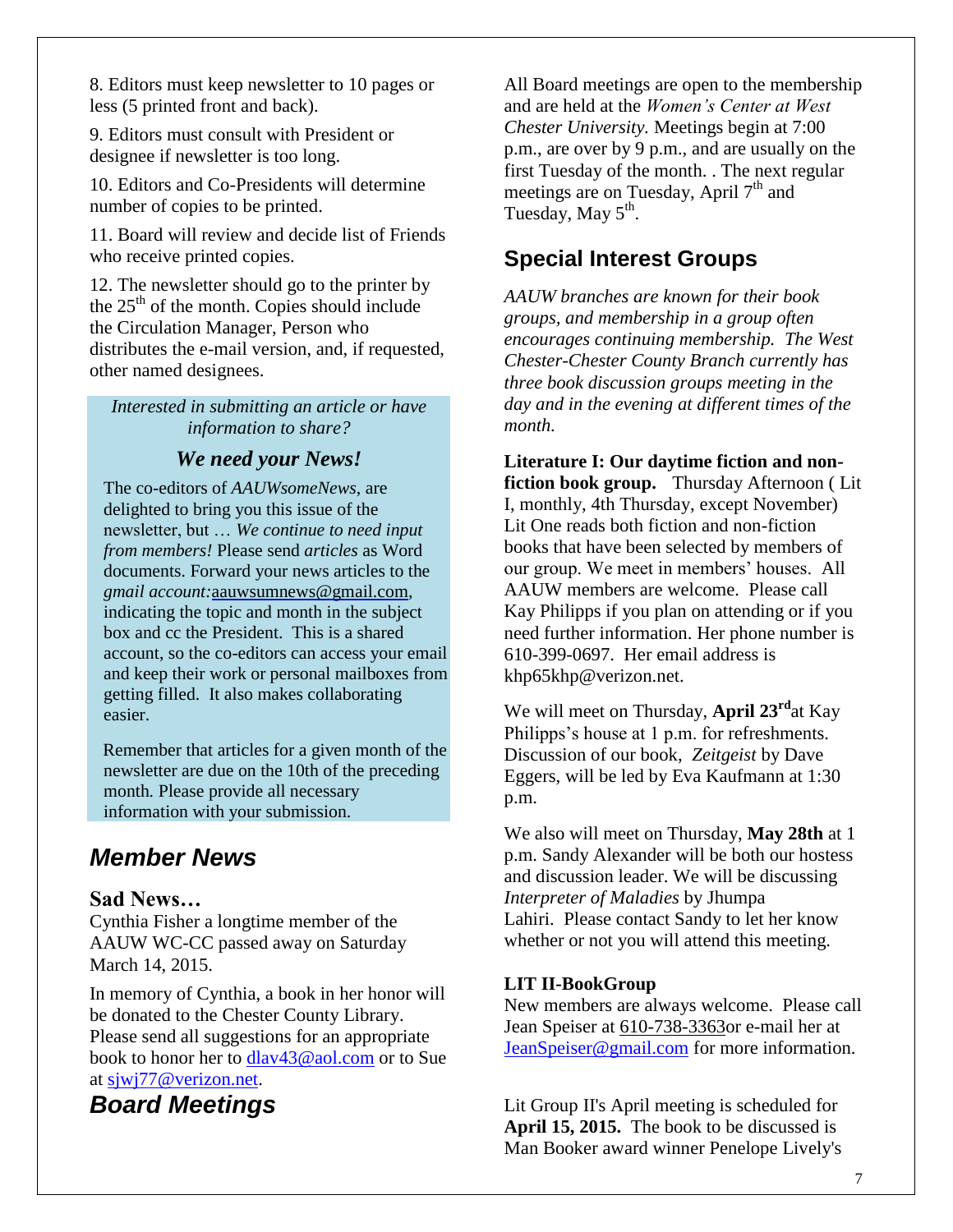*The Photograph*. The Photograph starts with a widower's discovery of a picture of his wife in an unexpectedly intimate setting with another man, and the reader learns what the widower's search into the story behind that picture reveals. In the extraordinarily unlikely event of snow or other weather-related problems, we'll meet the following Wednesday (April 22). Our hostess will be Mimi Jones (26 Blakely Drive in Downingtown). We will gather at 7:00 p.m., and as always we welcome new participants.



On Wednesday, **May 20th ,** Lit Group II will be discussing *The Pursuit of Love* and *Love in a Cold Climate,* both by Nancy Mitford. We'll be meeting at Phyllis Dunn's house, 1035 North New Street in West Chester. As usual, we meet at 7:00 and start talking at 7:30. Amazon says this about the two books: "Few aristocratic English families of the twentieth century enjoyed the glamorous notoriety of the infamous Mitford sisters. Nancy Mitford's most famous novels, *The Pursuit of Love and Love in a Cold Climate*, satirize British aristocracy in the twenties and thirties through the amorous adventures of the Radletts, an exuberantly unconventional family closely modeled on Mitford's own."

#### **Non-fiction Book Discussion Group**

The next discussion will be Monday, **May 18, 2015** at 2:00 pm at the home of Kay Phillips, 248 Greentree Drive, West Chester. The book being discussed is *The Innovators; How A Group Of Hackers, Geniuses, And Geeks Created The Digital Revolution.* Copies of the book are available at Chester County libraries. Please call or e-mail Paula McGinness for more information, 610-942-4852.

#### **Finance Discussion Group**

This group is currently not active  $-$  if you are interested please contact Sue Johnston at 610-

#### 363-8535; [sjwj77@verizon.net.](mailto:sjwj77@verizon.net)

#### **FIG (Food Interest Group)**

This group dines around either at members' homes or restaurants. The group usually meets on the second Saturday or Sunday of the month. Couples (unless otherwise specified), singles, and new members are welcome. *No FIG meeting in April.* 

#### Next events:

**Sunday, May 31, 2015 at 12:30pm** – Brunch at the home of Jane and Don Schultz. **Sunday, June 14, 2015 at 4:00pm** – Flag Day Picnic at the home of Sue and Earl Johnston, co-hosted by Marguerite Pond.

FIG members will receive email invitations And dates to additional events. For more information or to join the group, contact Donna Eaves at 610-692-5277 or at [deaves@live.com.](mailto:deaves@live.com)

#### **Great Decisions**

For information on the Great Decisions group, contact Jacky Page at 610-359-9887 or [jacquelinepage9@gmail.com](mailto:jacquelinepage9@gmail.com)

**TIG (**Travel Interest Group**) –** If you are interested in coordinating a trip, please contact Dorothea Lavigne at 484-315-8651: [dlav43@aol.com](mailto:dlav43@aol.com) or Sue Johnston at 610-363- 8535; [sjwj77@verizon.net](mailto:sjwj77@verizon.net)

#### **Special Interest – Craft Group :**

Work on your own project or join us as we create items for the children at the *Domestic Violence Center.* Members could also knit or crochet hats or blankets for the children at the shelter, and we're contemplating making a group baby quilt to be finished by Mother's Day. You need only minimal sewing skills for the quilt project. We are asking participants to be responsible for just one 10 ½square and you don't even need to buy supplies. Please contact Jean Speiser at [JeanSpeiser@Gmail.com](mailto:JeanSpeiser@Gmail.com) or 610-738-3363 for additional information.

> *Equal Pay Day 2015 Tuesday, April 14th*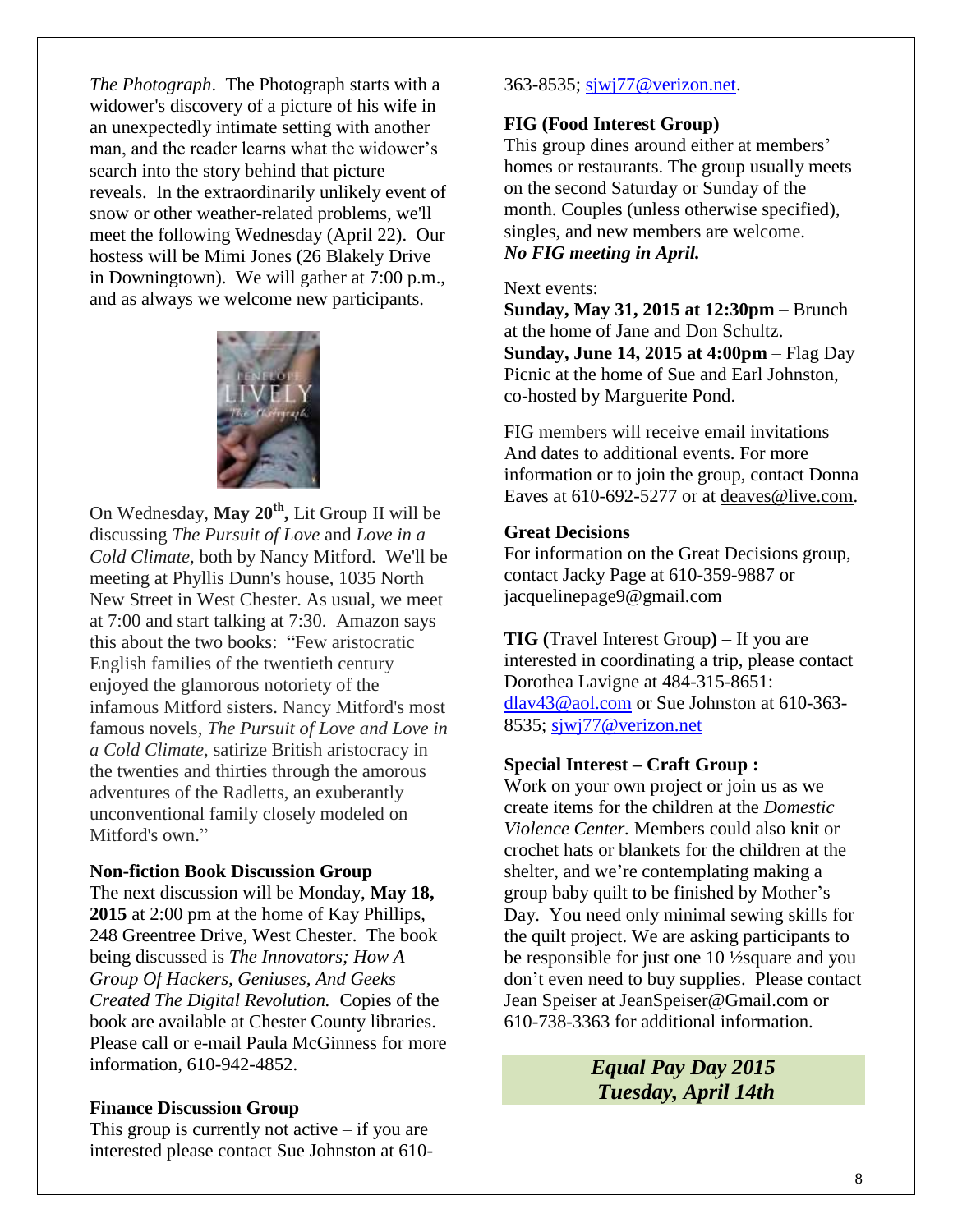

Date: Wednesday, May 13, 2015  $Time: 6:30 P. M.$ 

Place: Penn Oaks Golf Club 150 Penn Oaks Drive, West Chester, PA19382 610-399-0501 *Penn Oaks Drive is off of Route 202 South of Route 926 in West Chester* 

*http://www.pennoaksgolfclub.com/directions/*

# Menu Choices:

*Chicken Marsala over Angel Hair Pasta* 

*or*

*Shrimp Scampi over Angel Hair Pasta* Dinner will include a house salad, dessert, coffee, tea, iced tea, and lemonade. Open Cash Bar until dinner.

# Cost: \$30.00 per person

Don't forget to invite a guest to join in the fun!!

RSVP: Send the form below by May 1st to: Dorothea Lavigne, 121 Greenbriar Drive, West Chester. PA 19382-6108

**\*\*\*\*\*\*\*\*\*\*\*\*\*\*\*\*\*\*\*\*\*\*\*\*\*\*\*\*\*\*\*\*\*\*\*\*\*\*\*\*\*\*\*\*\*\*\*\***

I/We will attend the *Annual Spring Banquet* on *May 13th* at the Penn Oaks Golf Club. Please circle your dinner choice.

| Name  | Chicken | Shrimp |
|-------|---------|--------|
| Guest | Chicken | Shrimp |

Enclosed is \$\_\_\_\_\_\_\_\_\_ for \_\_ per person(s). Check Number \_\_\_\_\_\_\_\_\_\_\_\_\_\_\_\_\_\_\_\_\_\_

Send a check payable to *AAUW West Chester-Chester County (AAUW- WCCC)* to Dorothea Lavigne, 121 Greenbriar Drive, West Chester, PA 19382-6108. For additional guests, please attach additional form with names. Thank you.

**~Deadline for reservations is May 1st . Please no walk-ins or add ons after this Date.**